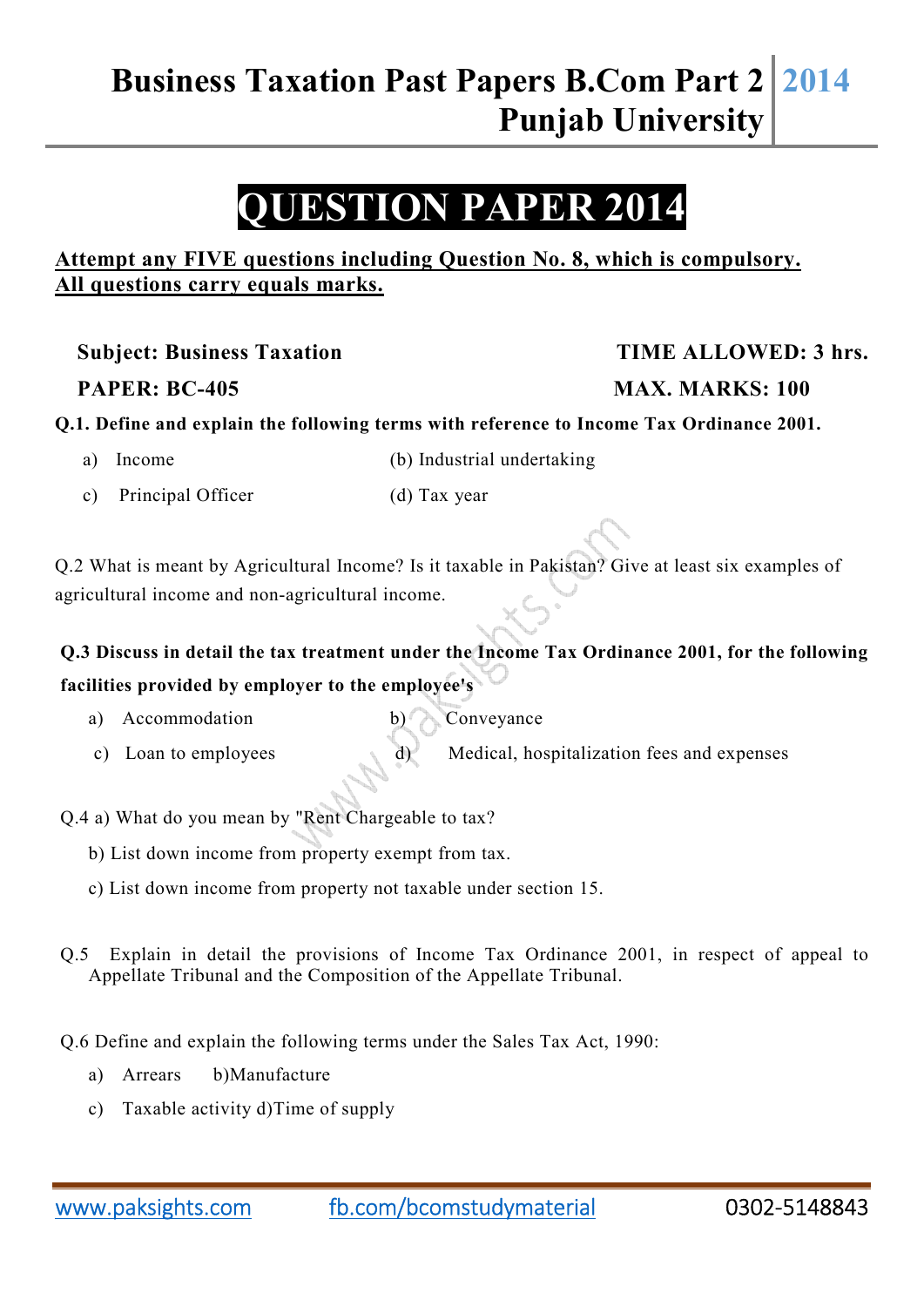# **Business Taxation Past Papers B.Com Part 2 Punjab University 2014**

#### **Q.7. From the following data of Mr. Mubarik, a registered manufacturer of goods, calculate his liability of sales tax for August 2013:**

|     |                                                                                                                             | Rs.       |
|-----|-----------------------------------------------------------------------------------------------------------------------------|-----------|
| 1.  | Sales to registered persons                                                                                                 | 5,100,000 |
| 2.  | Supplies to DTRE registered person                                                                                          | 200,000   |
| 3.  | Export sales                                                                                                                | 450,000   |
| 4.  | Sales to wholesalers                                                                                                        | 300,000   |
| 5.  | Sales tax debit                                                                                                             | 70,000    |
| 6.  | Supplies made for personal use (inclusive of sales tax)                                                                     | 100,000   |
| 7.  | Supplies donated to charitable institution                                                                                  | 350,000   |
| 8.  | Taxable purchases from registered person                                                                                    | 400,000   |
| 9.  | Imported goods                                                                                                              | 340,000   |
| 10. | Purchases from retailers                                                                                                    | 260,000   |
| 11. | Acquisition of machinery and plant from registered persons                                                                  | 1,300,000 |
| 12. | Sales tax paid on electricity bills                                                                                         | 80,000    |
| 13. | Sales tax paid on Sui Gas bills                                                                                             | 120,000   |
| 14. | Taxable purchases in auction sale (purchases include Rs.<br>2,00,000 in respect of which treasury challan is not available) | 1,500,000 |

**Note**: National Tax Number is printed on utility bills.

#### **Q.8. Mr. Muhammad Hussain is the Chief Accountant of Star Industries Limited, Lahore he, has furnished the following particulars of his income for the tax year ended 30th June 2013.**

| 1.  | Basic salary                                                | 580,000 |
|-----|-------------------------------------------------------------|---------|
| 2.  | Commission                                                  | 120,000 |
| 3.  | Senior post allowance                                       | 30,000  |
| 4.  | Lunch facility                                              | 10,000  |
| 5.  | Leave encashment                                            | 20,000  |
| 6.  | Income from property                                        | 200,000 |
| 7.  | Adhoc relief                                                | 51,000  |
| 8.  | Fees for retresher course paid by employer                  | 25,000  |
| 9.  | Concessional loan benefit $@8\%$                            | 600,000 |
| 10. | Income from business                                        | 80,000  |
| 11. | Hotel bills paid by the company relating to a pleasure trip | 20,000  |
| 12. | Shares from association of person                           | 32,000  |
| 13. | Donation to Allama Iqbal Open University                    | 100,000 |